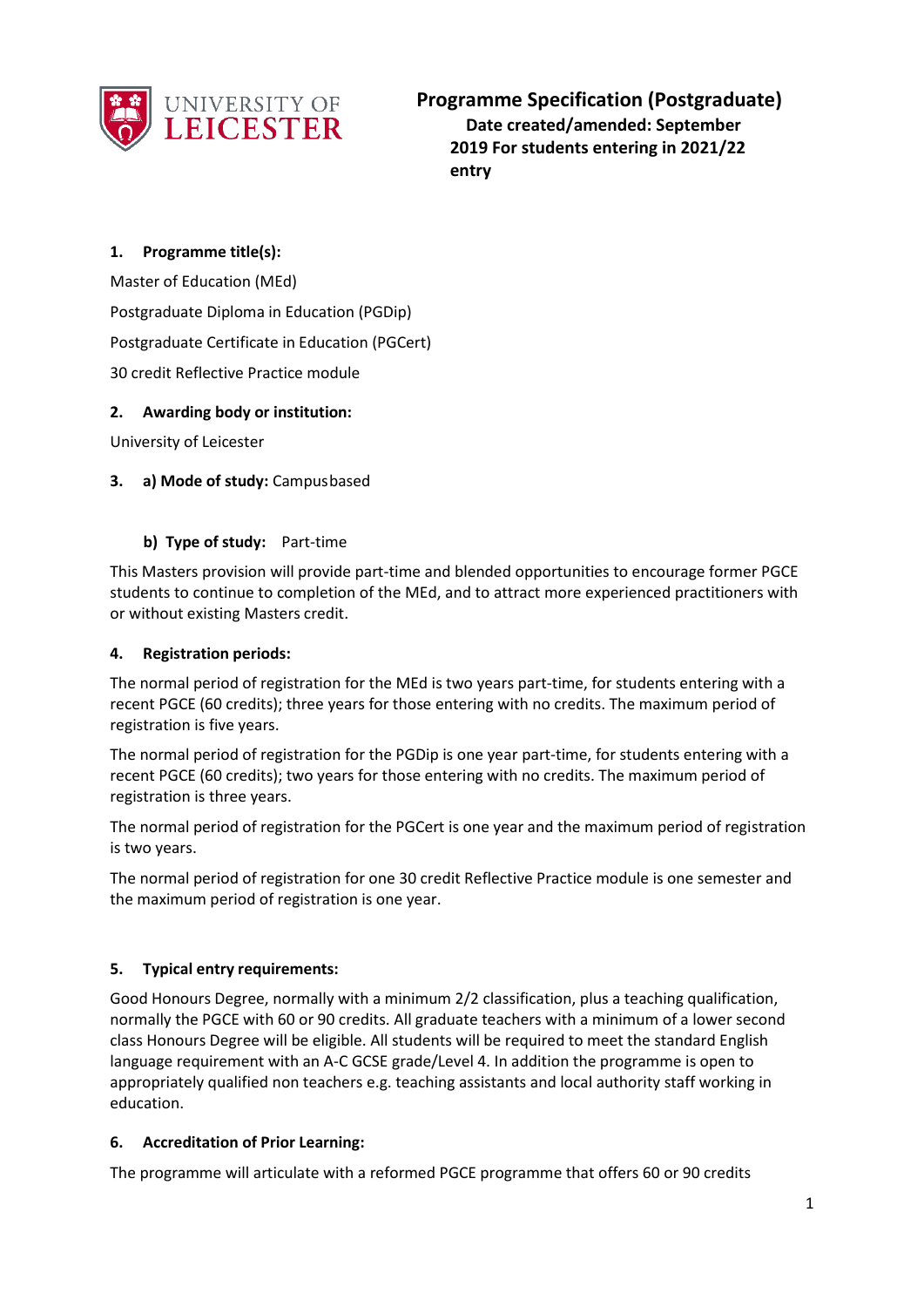transferable into the MEd, provided that five years have not elapsed since the award. Accreditation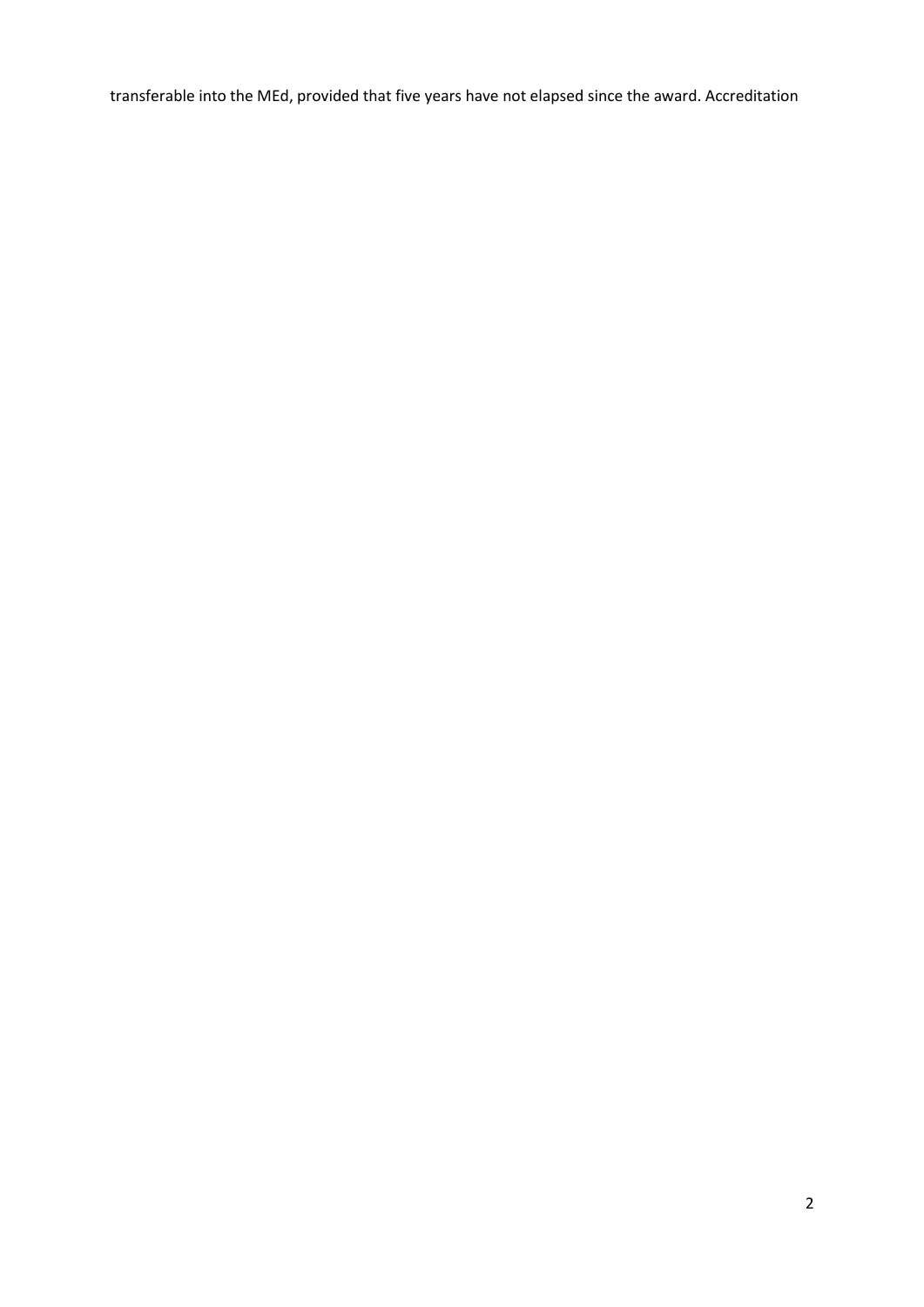for Prior Learning will also be available for those holders of other campus–based and distance learning PGCerts in Education who are registering on the MEd programme, provided that five years have not elapsed since the award. All claims for accreditation of prior learning will be considered by the MEd Programme Board.

### **7. Programme aims:**

The MEd, PGDip, PGCert programmes aim to:

- provide high quality, research-informed postgraduate professional development for teachers and education specialists in the UK
- incorporate opportunities for research and scholarship for teachers in their schools and academies, equipping them to engage critically with educational research, and to initiate and carry out independent professional enquiry
- raise students' awareness of and confidence in specific areas of pedagogy, thus adding to their pedagogic literacy
- enhance teachers' career progression within the teaching profession
- contribute to the quality of leadership, teaching and learning in our partner schools and beyond
- enable students to develop critical perspectives on education policy and curriculum reform.

## **8. Reference points used to inform the programme specification:**

- [University of Leicester Discovery Led and Discovery Enabling Learning Strategy](http://www2.le.ac.uk/offices/sas2/quality/learnteach) 2016-2020
- University of Leicester Periodic Developmental Review Report
- School of Education Development Plan
- External Examiners' reports (annual); from the MAIE and from the MA ELT, which this programme will replace.
- DfE Teaching Standards (DfE, 2012)

### **9. Programme Outcomes:**

Unless otherwise stated, programme outcomes apply to all awards specified in 1. Programme title(s).

| <b>Intended Learning</b><br><b>Outcomes</b>                                                                                                                                                                        | <b>Teaching and Learning Methods</b>                                                                                                                                             | <b>How Demonstrated?</b>                                                                                                                                                                                                                                                                                   |  |
|--------------------------------------------------------------------------------------------------------------------------------------------------------------------------------------------------------------------|----------------------------------------------------------------------------------------------------------------------------------------------------------------------------------|------------------------------------------------------------------------------------------------------------------------------------------------------------------------------------------------------------------------------------------------------------------------------------------------------------|--|
| (a) Discipline specific knowledge and competencies                                                                                                                                                                 |                                                                                                                                                                                  |                                                                                                                                                                                                                                                                                                            |  |
|                                                                                                                                                                                                                    | Knowledge                                                                                                                                                                        |                                                                                                                                                                                                                                                                                                            |  |
| Advanced knowledge of aspects<br>of pedagogy, educational research<br>and methods of inquiry, deepening<br>knowledge about contemporary<br>challenges in education e.g.<br>mentoring, children's mental<br>health. | Seminars, tutorials, independent study,<br>online materials, school-based field work<br>and enguiry.<br>Development of advanced educational,<br>subject and pedagogic knowledge. | Assessments taken from a wide range of<br>tasks including oral presentations,<br>research literature critiques, annotated<br>bibliographies, essays, poster and other<br>visual presentations & small-scale school-<br>based studies, including reports and (for<br>MEd only) dissertations.               |  |
|                                                                                                                                                                                                                    | <b>Concepts</b>                                                                                                                                                                  |                                                                                                                                                                                                                                                                                                            |  |
| Advanced knowledge of<br>theoretical frameworks relevant<br>to learning and teaching, education<br>and educational leadership.                                                                                     | Seminars, tutorials, on-line materials,<br>independent study, field work in schools<br>and academies.<br>Development of advanced educational,<br>subject and pedagogic concepts. | All module assignments: drawing on a<br>wide range of tasks including oral<br>presentations, research literature<br>critiques, annotated bibliographies,<br>essays, poster and other visual<br>presentations & small-scale school-based<br>studies, including reports and (for MEd<br>only) dissertations. |  |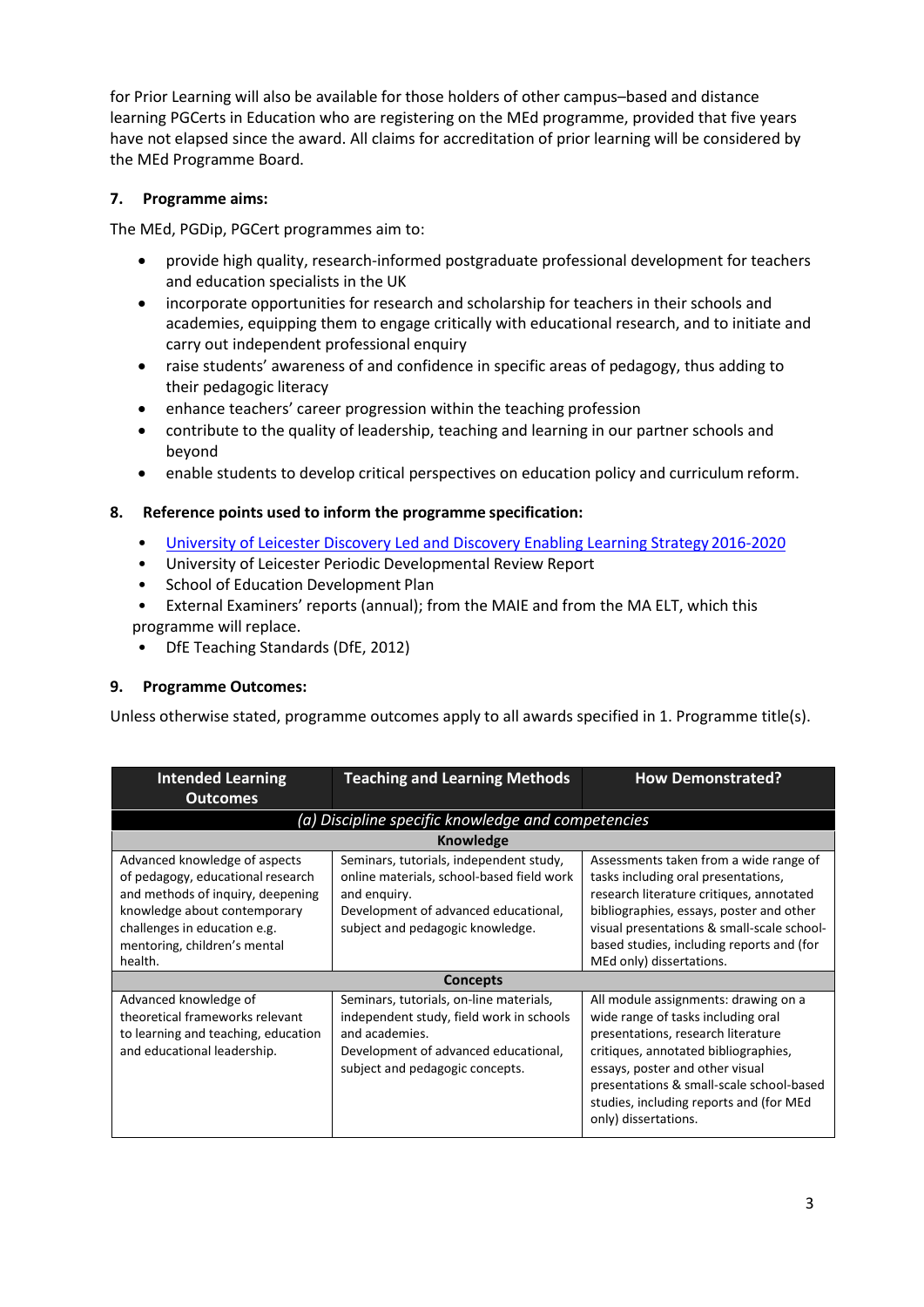| <b>Intended Learning</b><br><b>Outcomes</b>                                                                                                                                                                                                                  | <b>Teaching and Learning Methods</b>                                                                                                                                                                                                               | <b>How Demonstrated?</b>                                                                                                                                                                                                                                                                                                                                                                                                                                                                                                                                                                                                    |  |  |
|--------------------------------------------------------------------------------------------------------------------------------------------------------------------------------------------------------------------------------------------------------------|----------------------------------------------------------------------------------------------------------------------------------------------------------------------------------------------------------------------------------------------------|-----------------------------------------------------------------------------------------------------------------------------------------------------------------------------------------------------------------------------------------------------------------------------------------------------------------------------------------------------------------------------------------------------------------------------------------------------------------------------------------------------------------------------------------------------------------------------------------------------------------------------|--|--|
| <b>Techniques</b>                                                                                                                                                                                                                                            |                                                                                                                                                                                                                                                    |                                                                                                                                                                                                                                                                                                                                                                                                                                                                                                                                                                                                                             |  |  |
| Mastery of educational research<br>methods: critical reviewing of<br>literature, data collection, analysis<br>and synthesis.                                                                                                                                 | Seminars, tutorials, independent study,<br>reading of research methods literature<br>(key readings will be prescribed for study<br>and discussion), guided research<br>projects undertaken in schools,<br>academies or other educational settings. | Assessments for each module including<br>oral presentations, analysis of research<br>literature, annotated/ narrated research<br>poster and other visual presentations,<br>culminating (for MEd only) in the<br>Dissertation.                                                                                                                                                                                                                                                                                                                                                                                               |  |  |
|                                                                                                                                                                                                                                                              | <b>Critical analysis</b>                                                                                                                                                                                                                           |                                                                                                                                                                                                                                                                                                                                                                                                                                                                                                                                                                                                                             |  |  |
| Ability to apply understanding of<br>theoretical frameworks and<br>research methodology with<br>independence and rigour<br>Seminars, tutorials,<br>independent study.                                                                                        | Seminars, tutorials, independent study,<br>reading of research methods literature<br>(key readings will be prescribed for study<br>and discussion), guided research<br>projects undertaken in schools,<br>academies or other educational settings. | Assessments taken from a wide range of<br>tasks including oral presentations<br>critiquing policy and curricula, systematic<br>analysis of research literature or research<br>methods, annotated/narrated research<br>poster and other visual presentations,<br>and (for MEd only) dissertation.                                                                                                                                                                                                                                                                                                                            |  |  |
|                                                                                                                                                                                                                                                              | <b>Presentation</b>                                                                                                                                                                                                                                |                                                                                                                                                                                                                                                                                                                                                                                                                                                                                                                                                                                                                             |  |  |
| Presentation is a constant<br>requirement for practising<br>teachers, with which they are<br>required to exhibit mastery of<br>presentation of a range of<br>presentation methods appropriate<br>to a variety of audiences within the<br>field of education. | Professional experience in<br>educational settings; seminars;<br>online fora; seminars.                                                                                                                                                            | Poster presentations; formative<br>presentations re policy and research;<br>reports to peers in seminars and school-<br>based meetings; narrated PowerPoints.                                                                                                                                                                                                                                                                                                                                                                                                                                                               |  |  |
|                                                                                                                                                                                                                                                              | <b>Appraisal of evidence</b>                                                                                                                                                                                                                       |                                                                                                                                                                                                                                                                                                                                                                                                                                                                                                                                                                                                                             |  |  |
| Ability to analyse and assess<br>educational policy and reform,<br>findings from research and<br>inspection reports.                                                                                                                                         | Seminars, tutorials, independent study.                                                                                                                                                                                                            | The Research Methods assignment<br>(PGDip and MEd only), the dissertation<br>(MEd only) and assignments in any of the<br>other modules will test this ability.                                                                                                                                                                                                                                                                                                                                                                                                                                                              |  |  |
|                                                                                                                                                                                                                                                              | (b) Transferable skills                                                                                                                                                                                                                            |                                                                                                                                                                                                                                                                                                                                                                                                                                                                                                                                                                                                                             |  |  |
|                                                                                                                                                                                                                                                              | <b>Research skills</b>                                                                                                                                                                                                                             |                                                                                                                                                                                                                                                                                                                                                                                                                                                                                                                                                                                                                             |  |  |
| Ability to locate, organise and<br>marshal primary research evidence,<br>report on findings, analyse complex<br>ideas and construct critical<br>arguments, drawing on own<br>research in educational settings.                                               | Seminars relating specifically<br>to research methods, online materials<br>with direct tasks to build research skills,<br>tutorials and independent study of<br>research literature.                                                               | Assignments in all modules will test this<br>ability. The Research Methods<br>assignment (PGDip and MEd only) draws<br>on work completed throughout the<br>Practitioner Research Methods module,<br>including a brief introduction which<br>should explain the importance of the<br>chosen topic, its main conceptual ideas<br>and the main research questions, choice<br>of research design, consisderation of<br>ethical issues, choice of data collection<br>and analysis procedures and any piloting<br>conducted. In addtion, the dissertation<br>(MEd only) is a demonstration of<br>research skills at a high level. |  |  |
| <b>Communication skills</b>                                                                                                                                                                                                                                  |                                                                                                                                                                                                                                                    |                                                                                                                                                                                                                                                                                                                                                                                                                                                                                                                                                                                                                             |  |  |
| Essential for teachers: Ability to<br>deliver oral presentations<br>appropriate to the audience, as<br>noted above, respond to<br>questioning and write clearly and<br>cogently.                                                                             | School-based practice; seminars,<br>formative presentations on policy and<br>research.                                                                                                                                                             | Presentations, posters (narrated) and<br>responding to questions about the<br>research projects undertaken.<br>Dissemination of findings.                                                                                                                                                                                                                                                                                                                                                                                                                                                                                   |  |  |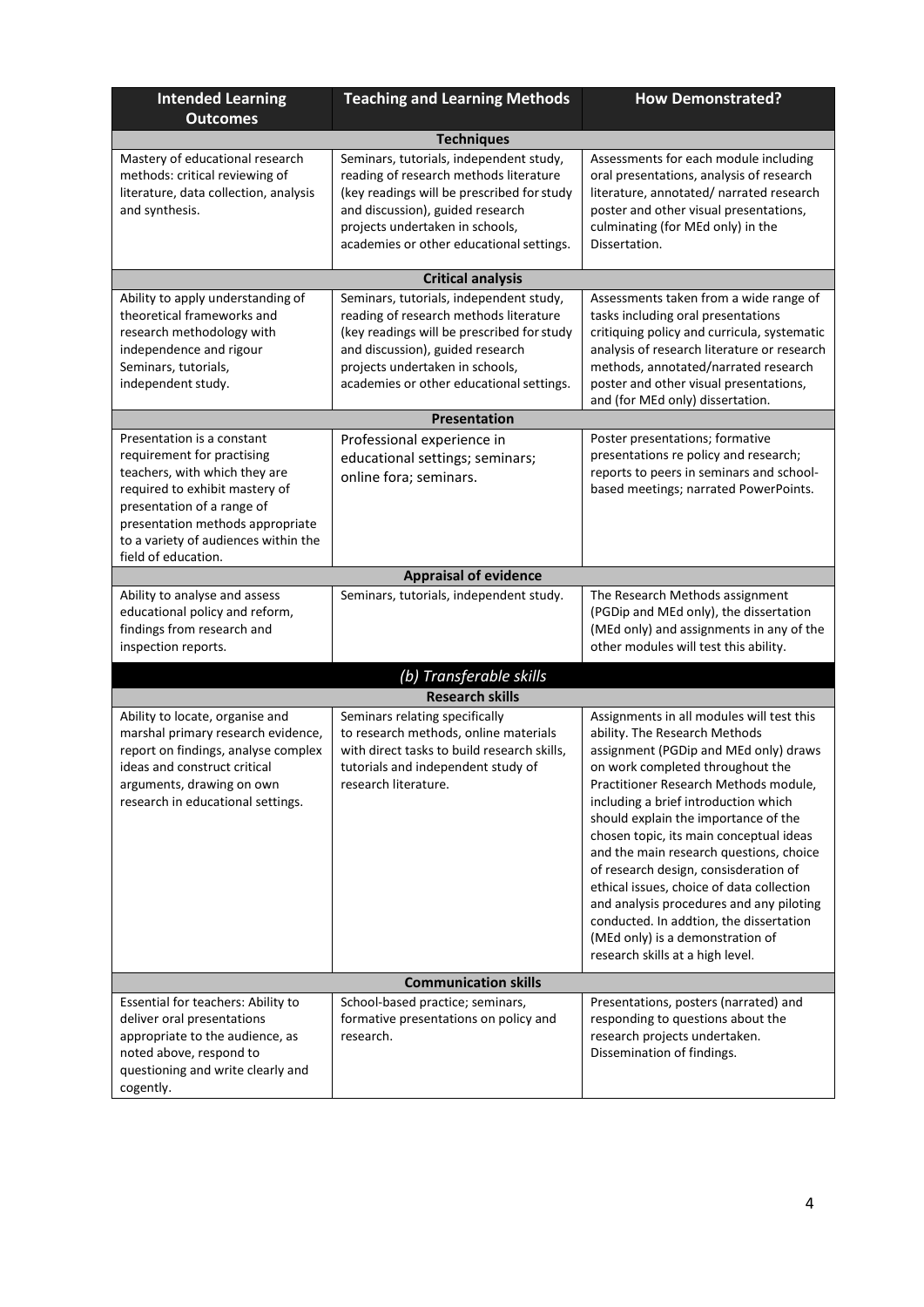| <b>Intended Learning</b><br><b>Outcomes</b>                                                                                                                                                                                                                                | <b>Teaching and Learning Methods</b>                                                                                                                                                                                                                     | <b>How Demonstrated?</b>                                                                                                                                                                                                                                       |  |  |
|----------------------------------------------------------------------------------------------------------------------------------------------------------------------------------------------------------------------------------------------------------------------------|----------------------------------------------------------------------------------------------------------------------------------------------------------------------------------------------------------------------------------------------------------|----------------------------------------------------------------------------------------------------------------------------------------------------------------------------------------------------------------------------------------------------------------|--|--|
| Data presentation                                                                                                                                                                                                                                                          |                                                                                                                                                                                                                                                          |                                                                                                                                                                                                                                                                |  |  |
| Ability to present research<br>findings clearly and effectively,<br>using appropriate IT resources.                                                                                                                                                                        | Seminars relating specifically to research<br>methods, field work in educational<br>settings; tutorials, independent study.<br>Supervision of dissertation project (MEd<br>only).                                                                        | Assessments taken from a wide range of<br>tasks including oral presentations,<br>research methods essays, poster<br>and other visual presentations of the<br>outcomes of small scale studies in<br>educational settings. The dissertation<br>(MEd only).       |  |  |
|                                                                                                                                                                                                                                                                            | <b>Information technology</b>                                                                                                                                                                                                                            |                                                                                                                                                                                                                                                                |  |  |
| Ability to evaluate a range of IT<br>applications and to use IT<br>effectively.                                                                                                                                                                                            | School-based application with<br>increased critical awareness; seminars<br>relating to pedagogy and to research<br>methods, independent study.                                                                                                           | All assignments for all modules, including<br>oral presentations, poster and other<br>visual presentations.                                                                                                                                                    |  |  |
|                                                                                                                                                                                                                                                                            | <b>Problem solving</b>                                                                                                                                                                                                                                   |                                                                                                                                                                                                                                                                |  |  |
| Teachers have to deploy problem-<br>solving techniques which this<br>programme will enhance,<br>principally the ability to identify<br>main features of a problem,<br>examine possible alternative<br>solutions, and plan and carry out<br>educationally literate actions. | Seminars, tutorials, school-based<br>projects. Supervision of dissertation<br>(MEd only).                                                                                                                                                                | Oral presentations, action research/<br>small-scale educational research in<br>school, essays (assignments in each<br>module), posters and other visual<br>presentations. Research methods<br>assignment (PGDip and MEd only), the<br>dissertation (MEd only). |  |  |
|                                                                                                                                                                                                                                                                            | <b>Working relationships</b>                                                                                                                                                                                                                             |                                                                                                                                                                                                                                                                |  |  |
| Enhanced ability to work with<br>others e.g. contribute to and<br>comment on ideas in seminar<br>groups, online and in the<br>workplace.                                                                                                                                   | Carrying out study in schools, teamwork<br>in seminars and in schools. Teachers are<br>required to develop positive, supportive<br>learning environments and effective<br>working relationships with a range of<br>people.                               | Presentations; interactions with tutors<br>and evidence from the successful<br>completion of work-based research,<br>which inevitably requires collaboration<br>with others and engagement in issues<br>pertaining to ethics; access and<br>feedback.          |  |  |
|                                                                                                                                                                                                                                                                            | <b>Managing learning</b>                                                                                                                                                                                                                                 |                                                                                                                                                                                                                                                                |  |  |
| Ability to complete reading,<br>reflection, writing of academic<br>assignments and school-based<br>research smoothly and<br>comprehensively.                                                                                                                               | Identifying a significant and<br>realistic focus for assignments, the<br>Research Methods assignment PGDip<br>and MEd only) and the dissertation (MEd<br>only).<br>Maintaining clear and comprehensive<br>records of reading and research<br>undertaken. | Evidence observed in interactions with<br>students; seminar contributions;<br>preparation of plans for assignments and<br>dissertation. Successful completion of<br>programme assignments, and (for MEd<br>only) the dissertation and research diary.          |  |  |
|                                                                                                                                                                                                                                                                            | <b>Career management</b>                                                                                                                                                                                                                                 |                                                                                                                                                                                                                                                                |  |  |
| Identifying a coherent pathway<br>through the programme, and focus<br>for assignments and (MEd only)<br>dissertation, to match career<br>development needs.                                                                                                                | Tutorial support. Supervision of<br>dissertation (MEd only).                                                                                                                                                                                             | Tutorial discussions face-to-face and<br>online.                                                                                                                                                                                                               |  |  |

### **10. Special features**

The programme is designed to appeal to qualified teachers so that, for many, the programme will consist of a 90-credit offer: research methods plus a dissertation of 60 credits. For others who are non-Leicester PGCE graduates, the programme will typically consist of 60 credits plus a dissertation of 60 credits. The programme will be process-oriented and delivered flexibly to facilitate participation by practising teachers (blended learning, with a limited number of on-campus meetings).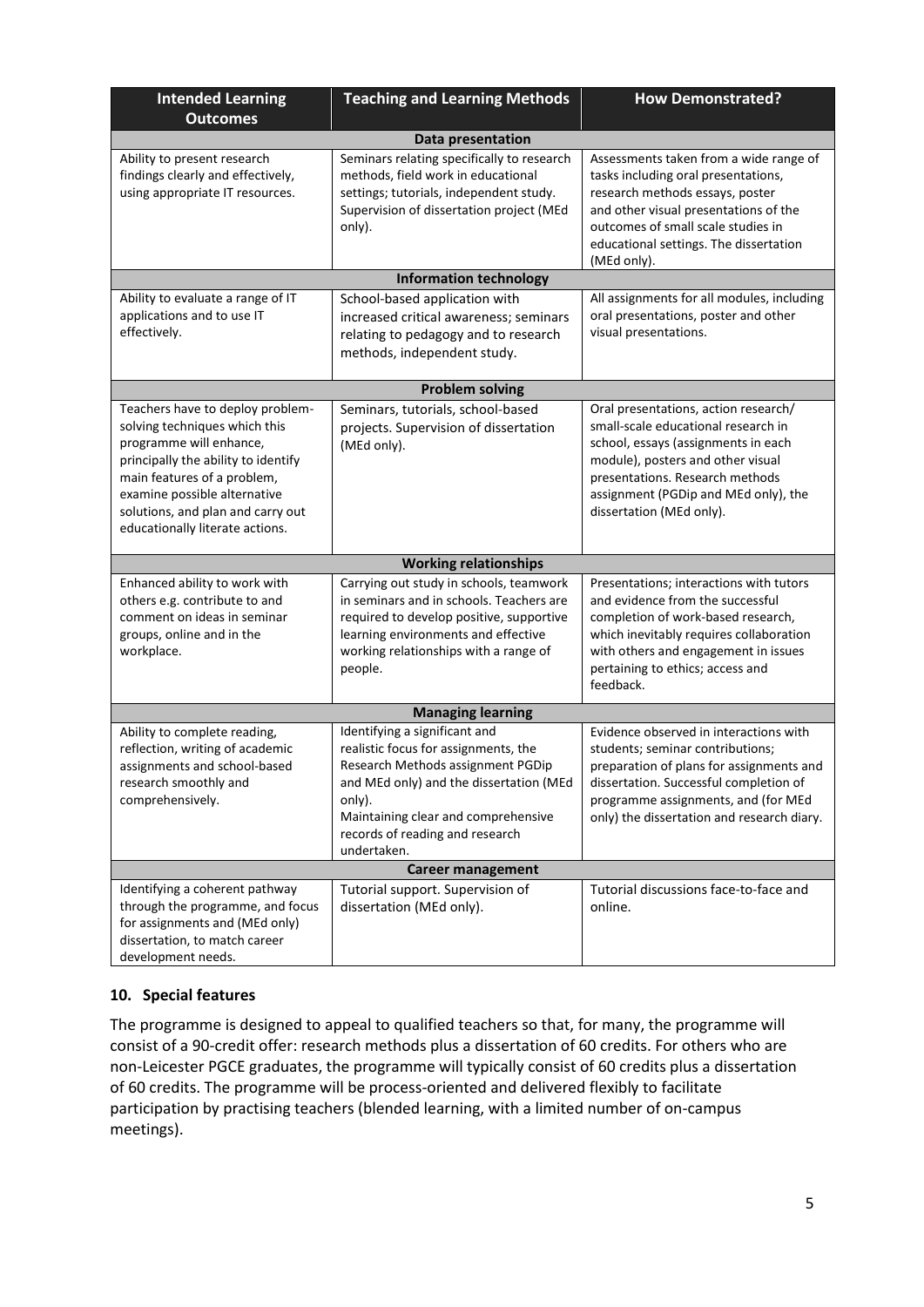Our curriculum, individual modules, teaching and assessment will challenge participants to critically explore their pedagogic practice and expertise in teaching or leading teaching. All our teaching will be student-responsive, informed by the latest educational research and current policy. Learning will be made possible in a variety of ways: blended learning, work-based application and research and face to face seminar and tutorials. Positive, informative and formative feedback is a feature of all educational practice and all tutors in the School of Education are well prepared for this challenge as a result of their experience in schools and their work in Initial Teacher Education, where focus on skills in formative feedback is mandatory (DfE, 2012, Standard 6 for Qualifying to Teach). In all our work in the programme, we will seek to mirror 'good practice' in pedagogy, in relation to delivery, use of ICT, professional and academic engagement and tutorial support.

# **11. Indicators of programme quality**

QAA Masters Degree Characteristics

[http://www.qaa.ac.uk/Publications/InformationAndGuidance/Documents/MastersDegreeCharacteri](http://www.qaa.ac.uk/Publications/InformationAndGuidance/Documents/MastersDegreeCharacteristics.pdf) [stics.pdf](http://www.qaa.ac.uk/Publications/InformationAndGuidance/Documents/MastersDegreeCharacteristics.pdf) University of Leicester Learning and Teaching Strategy <http://www2.le.ac.uk/offices/sas2/quality/learnteach> University of Leicester Examining Code of Practice <http://www2.le.ac.uk/offices/sas2/quality/codes/documents/examining-code.pdf/view> University of Leicester Code of Practice on Distance Learning <http://www2.le.ac.uk/offices/sas2/quality/codes/documents/distancelearning.pdf/view> Guidelines on the University's personal tutor system <http://www2.le.ac.uk/offices/sas2/quality/documents/personal-tutor-system.pdf>

# **12. Scheme of Assessment:**

As defined i[n Senate Regulation 6:](http://www.le.ac.uk/senate-regulation6) Regulations governing taught postgraduate programmes of study.

# **13. Progression points**

As defined i[n Senate Regulation 6:](http://www.le.ac.uk/senate-regulation6) Regulations governing taught postgraduate programmes of study.

In cases where a student has failed to meet a requirement to progress he or she will be required to withdraw from the course and a recommendation will be made to the Board of Examiners for an intermediate award where appropriate.

### **14. Rules relating to re-sits orre-submissions:**

As defined in **Senate Regulation 6:** Regulations governing taught postgraduate programmes of study.

# **15. External Examiners' reports**

To be included following receipt of first report.

### **16. Additional features (e.g. timetable for admissions)**

A detailed description of the possible admissions points is included in this section. In order to clarify the range of possible starting points, table 1 is offered as a summary of the opportunities available. Assuming the maximum duration of the programme is projected over three years, different entry points are envisaged as exemplified in the table. Participants with PGCE and 60 credits (or 90 credits from the University of Leicester only) would commence in 'Year 2' of a rolling programme.

| $\overline{\phantom{a}}$<br>Level of | Year 1 | Year 2 | Year 3 |
|--------------------------------------|--------|--------|--------|
| entry                                |        |        |        |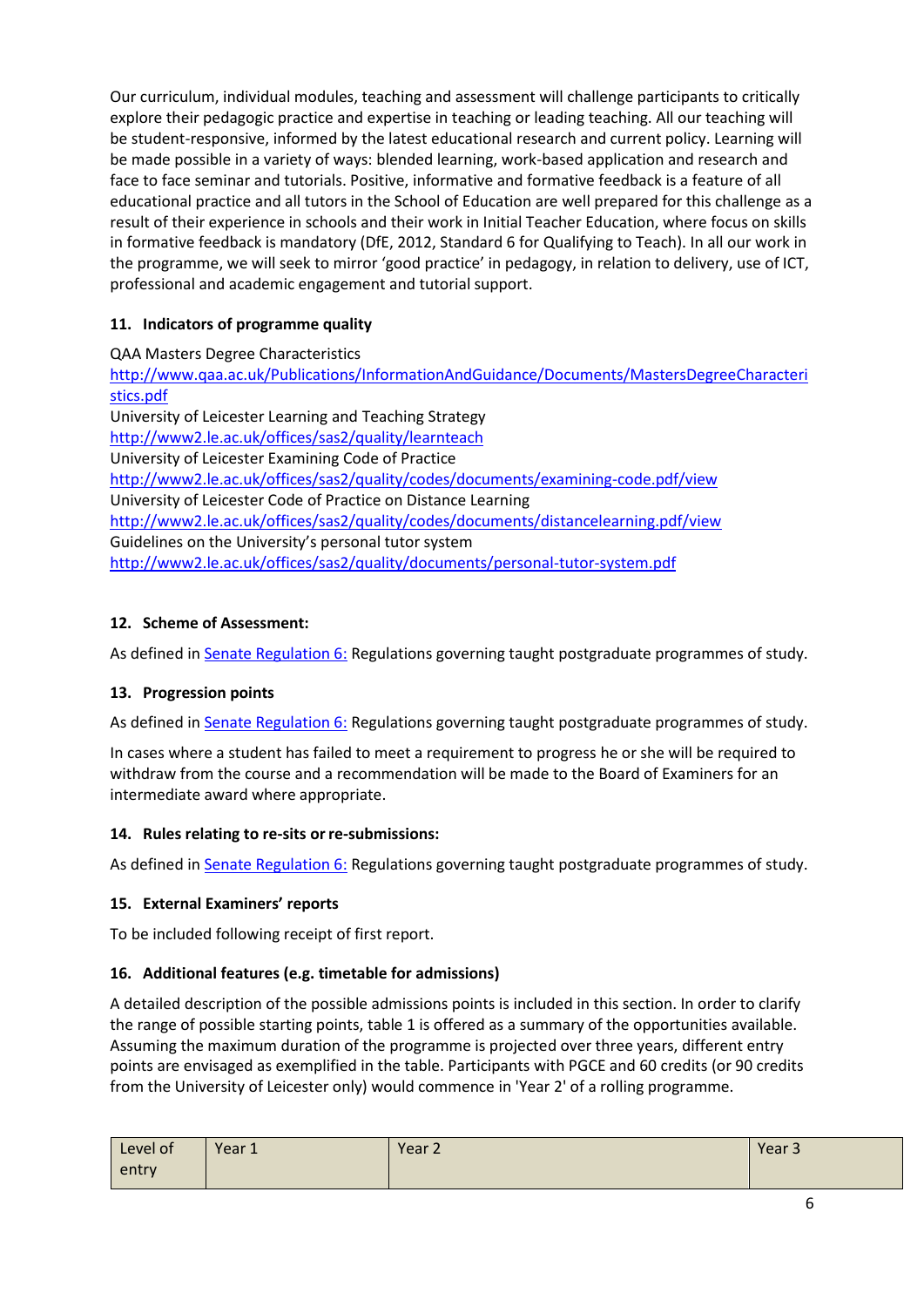| No credits            | Reflective Practice (30<br>credits)     | 1 x 30 credits from:                                                                          | Dissertation        |
|-----------------------|-----------------------------------------|-----------------------------------------------------------------------------------------------|---------------------|
| (see Part A<br>below) |                                         | Developing Effective & Inclusive Pedagogy<br>a)<br>Mental Health & Wellbeing in Schools<br>b) | (60 credits)        |
|                       |                                         | Mentoring, Coaching & Leadership<br>c)                                                        |                     |
|                       | 1 x 30 credits from: a, b<br>or c above | Practitioner Research Methods (30 credits)                                                    |                     |
| +30 credits           | 2 x 30 credits from: a, b               | Practitioner Research Methods (30 credits)                                                    | <b>Dissertation</b> |
|                       | or c above                              |                                                                                               | (60 credits)        |
| +60 credits           | <b>APEL (60 credits from</b>            | 1 x 30 credits from:                                                                          | <b>Dissertation</b> |
| (see Part B<br>below) | PGCE or equivalent)                     | Mental Health & Wellbeing in Schools<br>a)<br>Mentoring, Coaching & Leadership<br>b)          | (60 credits)        |
|                       |                                         | <b>Practitioner Research</b>                                                                  |                     |
|                       |                                         | Methods (30 credits)                                                                          |                     |
| +90 credits           | <b>APEL</b> (from Leicester             | Practitioner Research Methods (30 credits)                                                    | <b>Dissertation</b> |
| (see Part C<br>below) | PGCE)                                   |                                                                                               | (60 credits)        |

*Table 1: outline of possible entry and progression over three-year span*

# **PART A: students who join the programme without any Masters credits**

### **Students can register for one 30 credit module**

- Students could choose to study the 30-credit Reflective Practice introductory module from the basket of modules.
- On completion of their studies, students will receive a transcript setting out their 30 Masters level credits.
- At a set point in the Reflective Practice module, students will be asked to confirm their intention to continue with their studies or withdraw at the end of themodule.
- Students who wish to continue to the PGCert may do so by studying another 30 credit module, in order to gain the PGCert in Education.

**Students can register for one of the PGCerts** taught by distance learning (e.g. learning technology, or action research) offered by the School of Education or they can register for the campus based PGCert in Education.

- Students on the campus based PGCert study the introductory 30 credit module and one additional module from the basket of modules.
- At a set point in the PGCert studies and towards the end of their second 30 credit module, students will be asked to confirm their intentions to continue either to the PGDip, or MEd. If they decide to continue with their studies they can be transferred to the award of their choice. Students need to decide on the PGDip or MEd degree at this stage because the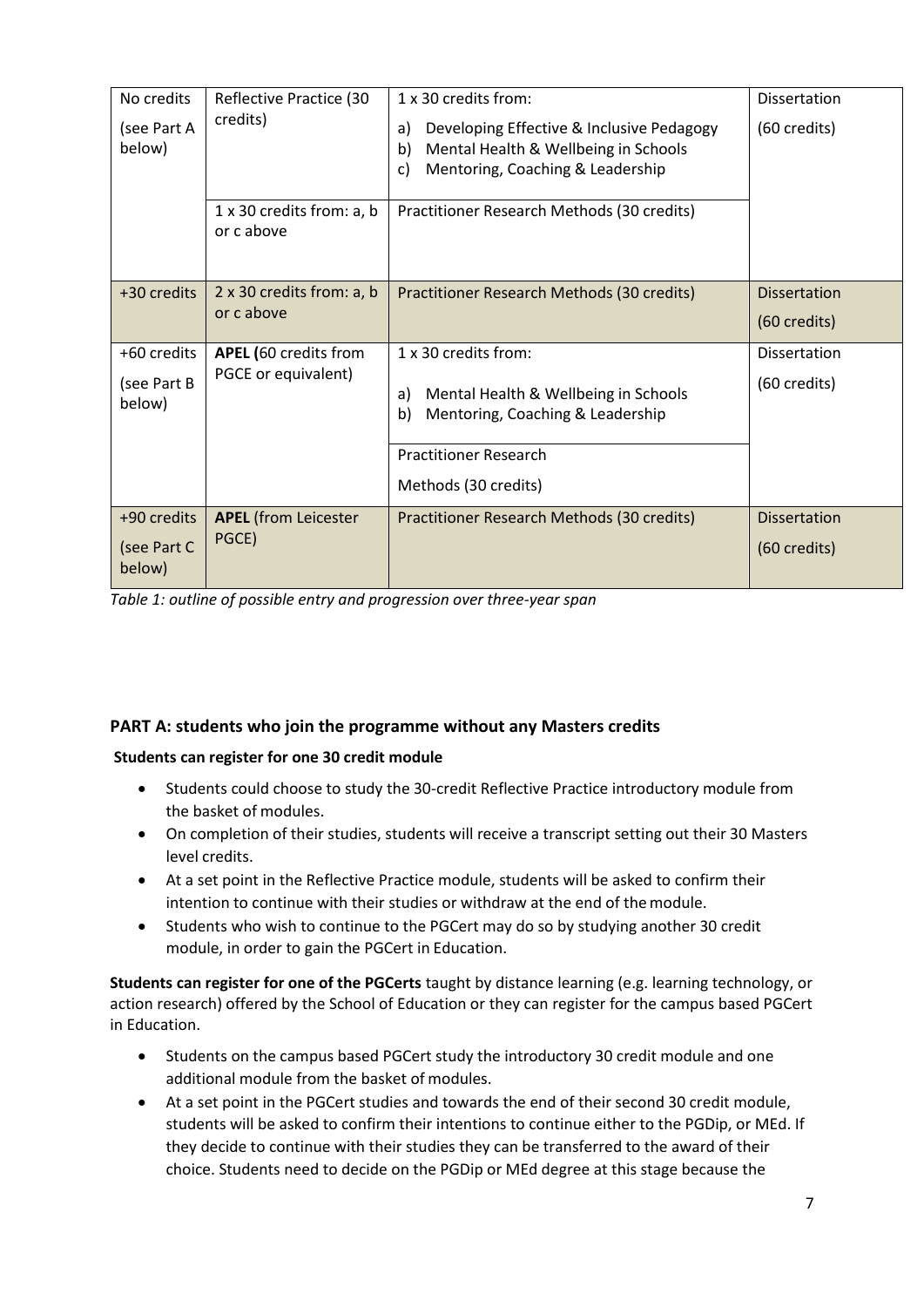university regulations only allow students to bring 60 taught APEL credits to a degree award and not to a PGDip award.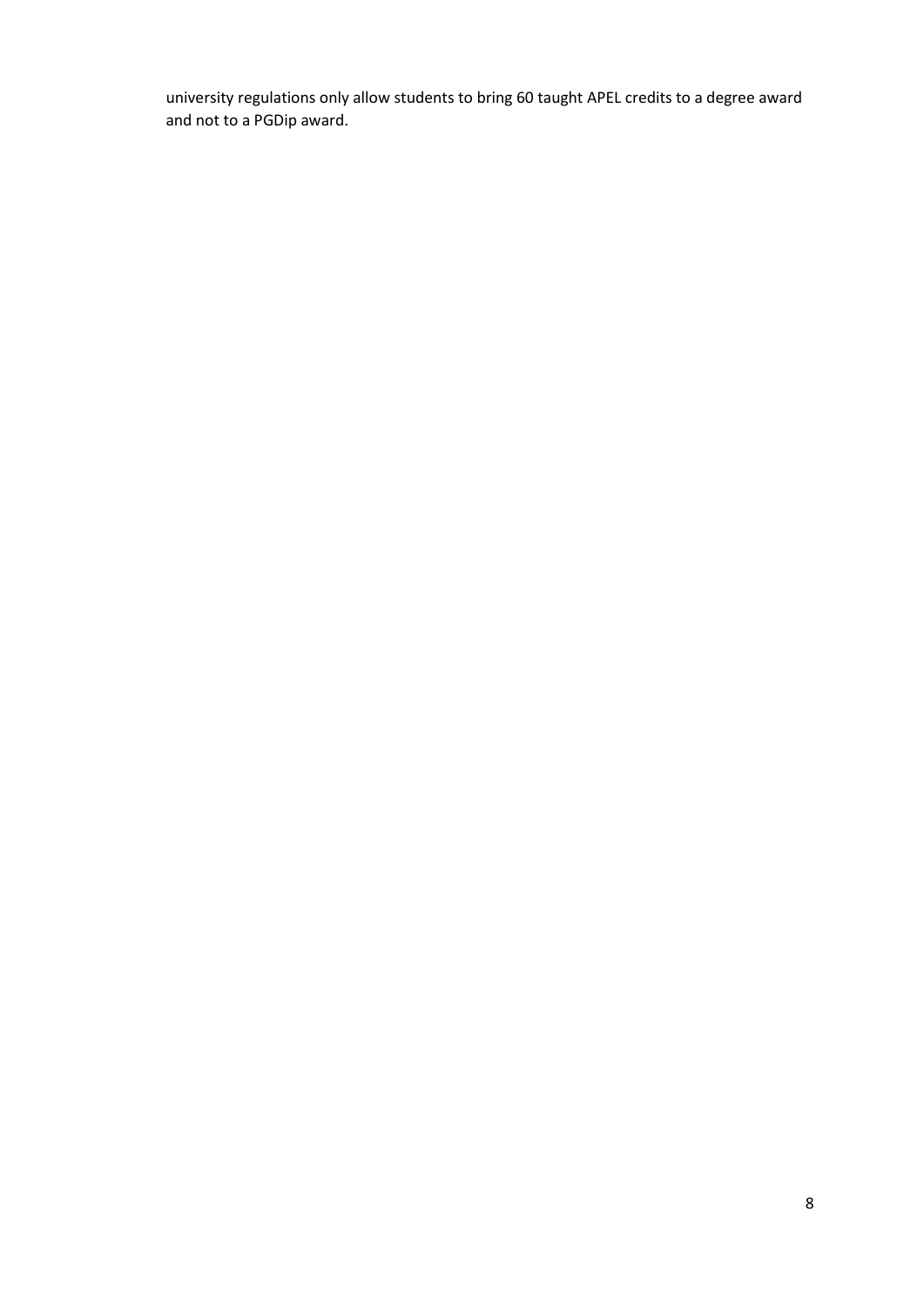#### **Students registering for the PGDip**

 To gain their PGDip students will undertake an introductory 30 credit module, two 30 credit modules from the basket and Practitioner Research Methods (30 credits) to achieve 120 taught credits or they undertake one of the PGCerts DL offered by the School of Education, followed by one 30 credit module from the basket and Practitioner Research methods (30 credits).

#### **Students registering for the MEd**

 Students will undertake to study 120 taught credits as set out in the notes for the PGDip, followed by the dissertation which provides a further 60 credits. Support for the dissertation will be delivered through the provision of a supervisor for each student.

Students may opt to study for 30 credits per year for the taught part of the programme. However, the dissertation of 60 credits needs to be undertaken in one year.

### **Part B: students who join the programme with 60 Masters level credits and therefore enter year two of the MEd.**

We expect that most students who became teachers after 2013 will bring in 60 credits from their PGCE. Others may have gained a PGCert or bring in Accreditation of Prior Experiential Learning. We accept these credits up to five years after they were awarded.

- The normal period of registration, for students bringing in 60 credits, for the MEd is 2 years and the maximum period of registration is 3 years.
- In year two, students will study:
	- I. Mentoring, Coaching and Leadership (30 credits) or Mental Health and Wellbeing in Schools (30 credits)
	- II. Practitioner Research Methods (30 credits, core module).
- In year three students will undertake the dissertation which provides a further 60 credits. Support for the dissertation will be delivered through the provision of a supervisor for each student.

## **Part C: students who join the programme with 90 Masters credits and therefore enter the second part of year two of the MEd:**

- The normal period of registration, for students bringing in 90 credits, for the MEd is 2 years and the maximum period of registration is 3 years.
- In year two, students will undertake Practitioner Research Methods (30 credits).
- In year three, students will undertake the dissertation which provides a further 60 credits. Support for the dissertation will be delivered through the provision of a supervisor for each student.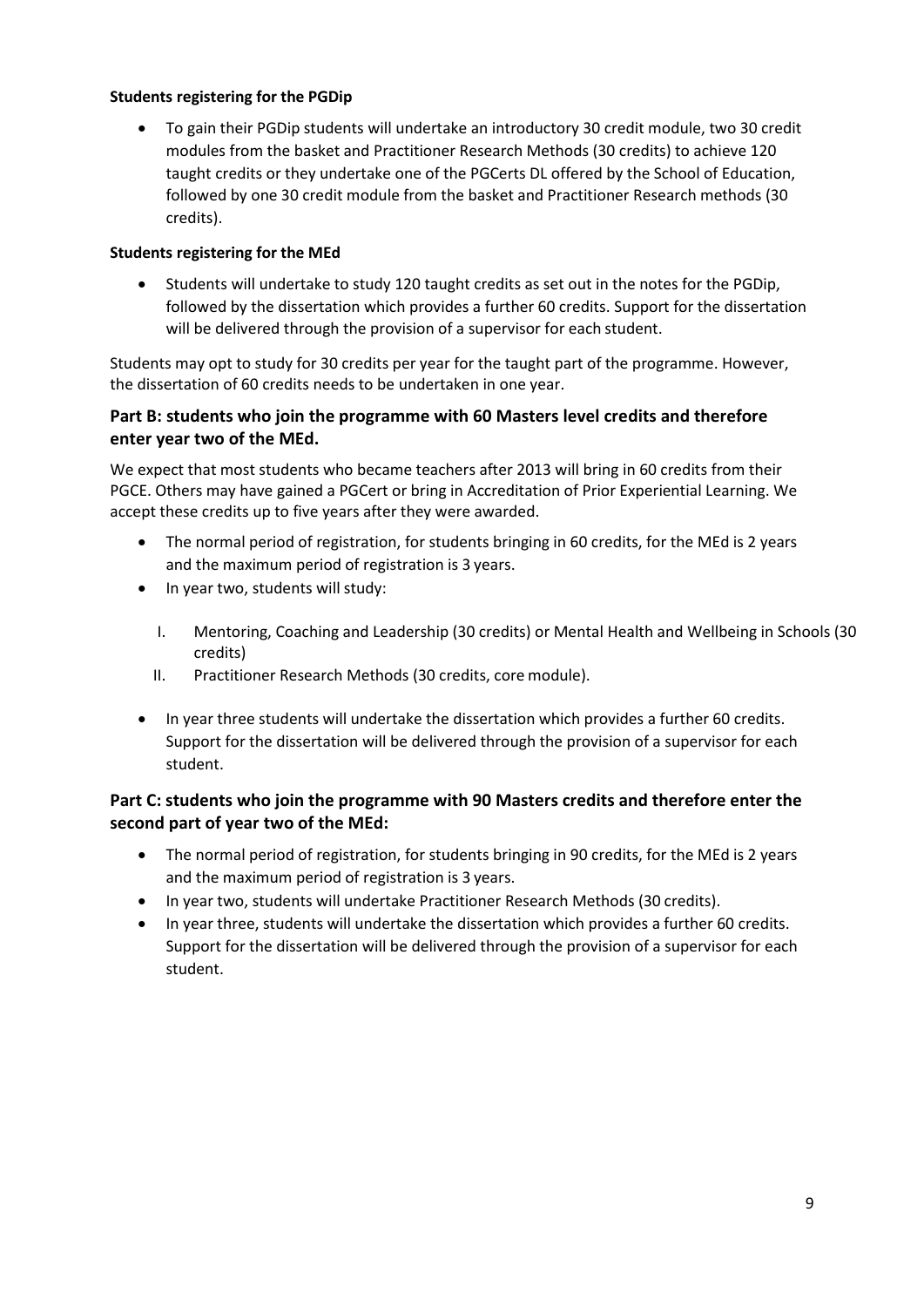#### **Appendix 1: Programme structure (programme regulations)**

| <b>Modules</b><br>possible      | 1.        | Reflective Practice (30) (for 0-credit students only)                                                                                                                          |
|---------------------------------|-----------|--------------------------------------------------------------------------------------------------------------------------------------------------------------------------------|
| Years                           | 2.        | Specialist modules available (likely to be taken by students entering with 30 or                                                                                               |
| $1$ and $2$                     |           | 60 credits)                                                                                                                                                                    |
|                                 |           | Developing Effective and Inclusive Pedagogy (30) - not available to 2019/20                                                                                                    |
|                                 |           | students on the two year course                                                                                                                                                |
|                                 | ٠         | Mental Health and Wellbeing in Schools (30)                                                                                                                                    |
|                                 | $\bullet$ | Mentoring, Coaching and Leadership (30)                                                                                                                                        |
|                                 |           |                                                                                                                                                                                |
|                                 |           | Modules shown above represent choices available to current students. The<br>range of modules available and the content of any individual module may<br>change in future years. |
|                                 | 3.        | Practitioner Research Methods (30-credit core module for all students), and<br>bridging to the Dissertation study                                                              |
| <b>Year 3 Dissertation (60)</b> |           |                                                                                                                                                                                |
|                                 |           | 14000 - 15000 word supervised study                                                                                                                                            |
| 2000 word research diary        |           |                                                                                                                                                                                |
|                                 |           | Table 2: Basic structure of the MEd (180 credits)                                                                                                                              |

The following is the basic structure for 180 credits in the MEd:

Five modules available will be as follows:

| <b>Module code</b> | <b>Module title</b>                         | Semester | <b>Status</b> | Credits |
|--------------------|---------------------------------------------|----------|---------------|---------|
| New module         | <b>Practitioner Research Methods</b>        | Any      | Core          | 30      |
| New module         | Mentoring, Coaching and Leadership          | Any      | Option        | -30     |
| New module         | Developing Effective and Inclusive Practice | Any      | Option        | 30      |
| New module         | Mental Health and Wellbeing in Schools      | Any      | Option        | 30      |
| New module         | <b>Reflective Practice</b>                  | Any      | Option        | 30      |
|                    | Dissertation                                | Anv      | Core          | 60      |

**Table 3:** MEd modules

#### **Appendix 2: Module specifications**

See module specification database<http://www.le.ac.uk/sas/courses/documentation>

- 1. Practitioner Research Methods
- 2. Mentoring, Coaching and Leadership
- 3. Developing Effective and Inclusive Practice
- 4. Mental Health and Wellbeing in Schools
- 5. Reflective Practice